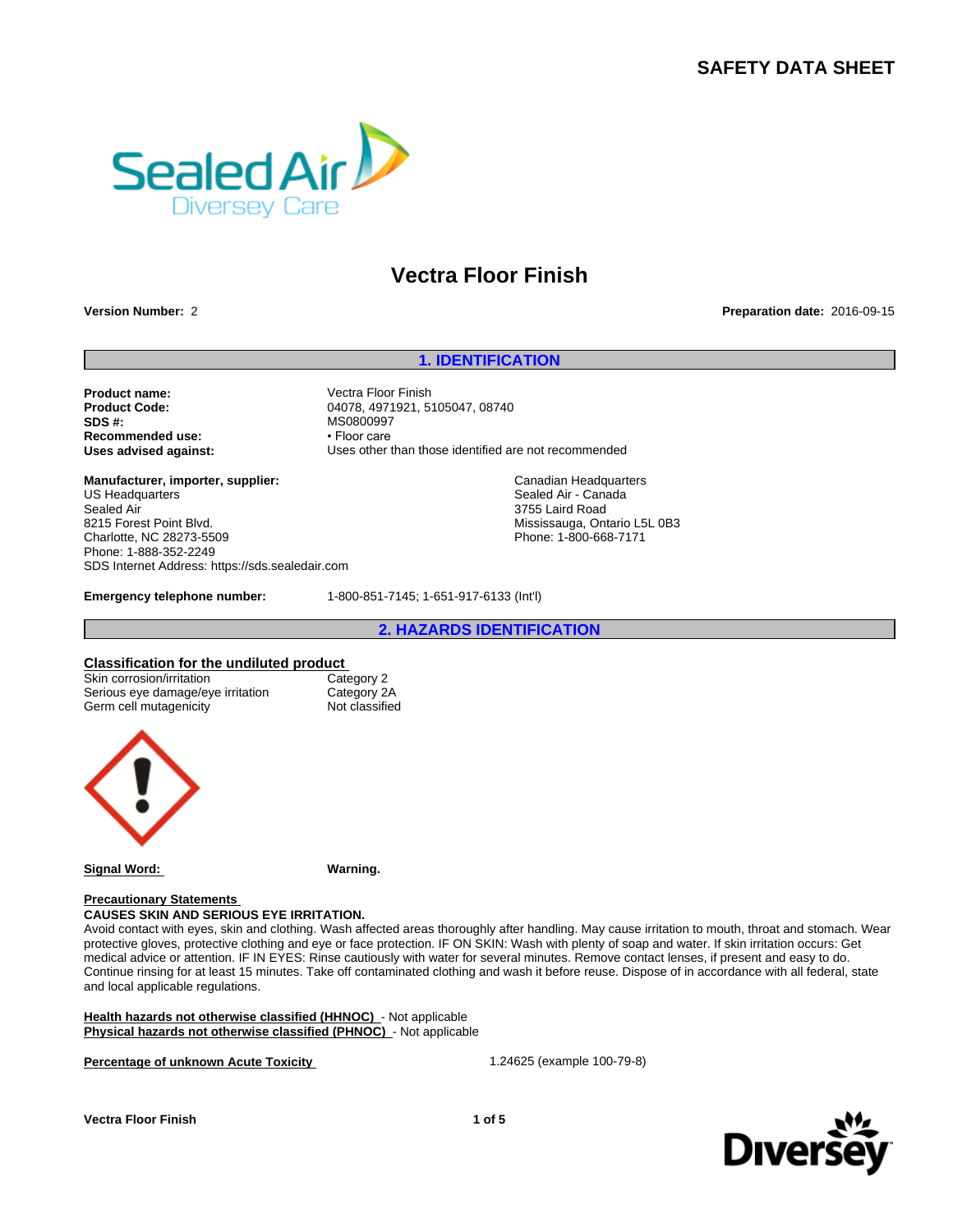### **Classification for the diluted product**

This product is intended to be used neat.

### **Precautionary Statements**

See undiluted product information above.

### **3. COMPOSITION/INFORMATION ON INGREDIENTS**

## **Classified Ingredients**

| Ingredient(s)                           | <b>CAS#</b> | Weight %  |
|-----------------------------------------|-------------|-----------|
| Diethylene glycol monoethyl ether       | 111-90-0    | 3 - < 5%  |
| Zinc ammonium carbonate                 | 40861-29-8  | $- < 3\%$ |
| 1,3-Dioxolane-4-methanol, 2,2-dimethyl- | 100-79-8    | $- < 3\%$ |
| Tributoxyethyl phosphate                | 78-51-3     | $- < 3\%$ |

\*Exact percentages are being withheld as trade secret information

# **4. FIRST AID MEASURES**

### **Undiluted Product:**

**Eyes:** IF IN EYES: Rinse cautiously with water for several minutes. Remove contact lenses, if present and easy to do. Continue rinsing for at least 15 minutes.

**Skin:** IF ON SKIN (or hair): Take off immediately all contaminated clothing. Rinse skin with water for at least 15 minutes. IF ON SKIN: Wash with plenty of soap and water. If skin irritation occurs: Get medical advice/attention.

**Inhalation:** No specific first aid measures are required.

**Ingestion:** IF SWALLOWED: Rinse mouth. Drink a cupful of milk or water.

**Most Important Symptoms/Effects:** No information available. **Immediate medical attention and special treatment needed** Not applicable.

# **Diluted Product:**

**Eyes:** See undiluted product information above. **Skin:** See undiluted product information above. **Inhalation:** See undiluted product information above. **Ingestion:** See undiluted product information above.

### **5. FIRE-FIGHTING MEASURES**

**Specific methods:** No special methods required<br> **Suitable extinguishing media:** The product is not flammable **Specific hazards:** 

The product is not flammable. Extinguish fire using agent suitable for surrounding fire.<br>Not applicable.

**Special protective equipment for firefighters:** As in any fire, wear self-contained breathing apparatus pressure-demand, MSHA/NIOSH (approved or equivalent) and full protective gear.

**Extinguishing media which must not be used for safety reasons:** No information available.

# **6. ACCIDENTAL RELEASE MEASURES**

**Environmental precautions and clean-up methods:**

**Personal precautions:** Put on appropriate personal protective equipment (see Section 8.). Clean-up methods - large spillage. Absorb spill with inert material (e.g. dry sand or earth), then place in a chemical waste container. Use a water rinse for final clean-up.

# **7. HANDLING AND STORAGE**

**Handling:** Avoid contact with skin and eyes. Wash thoroughly after handling. Use only in well-ventilated areas. Do not mix with other products or chemicals except as directed on the label. FOR COMMERCIAL AND INDUSTRIAL USE ONLY. **Storage:** Protect from freezing. Keep tightly closed in a dry, cool and well-ventilated place. KEEP OUT OF REACH OF CHILDREN. **Aerosol Level (if applicable) :** Not applicable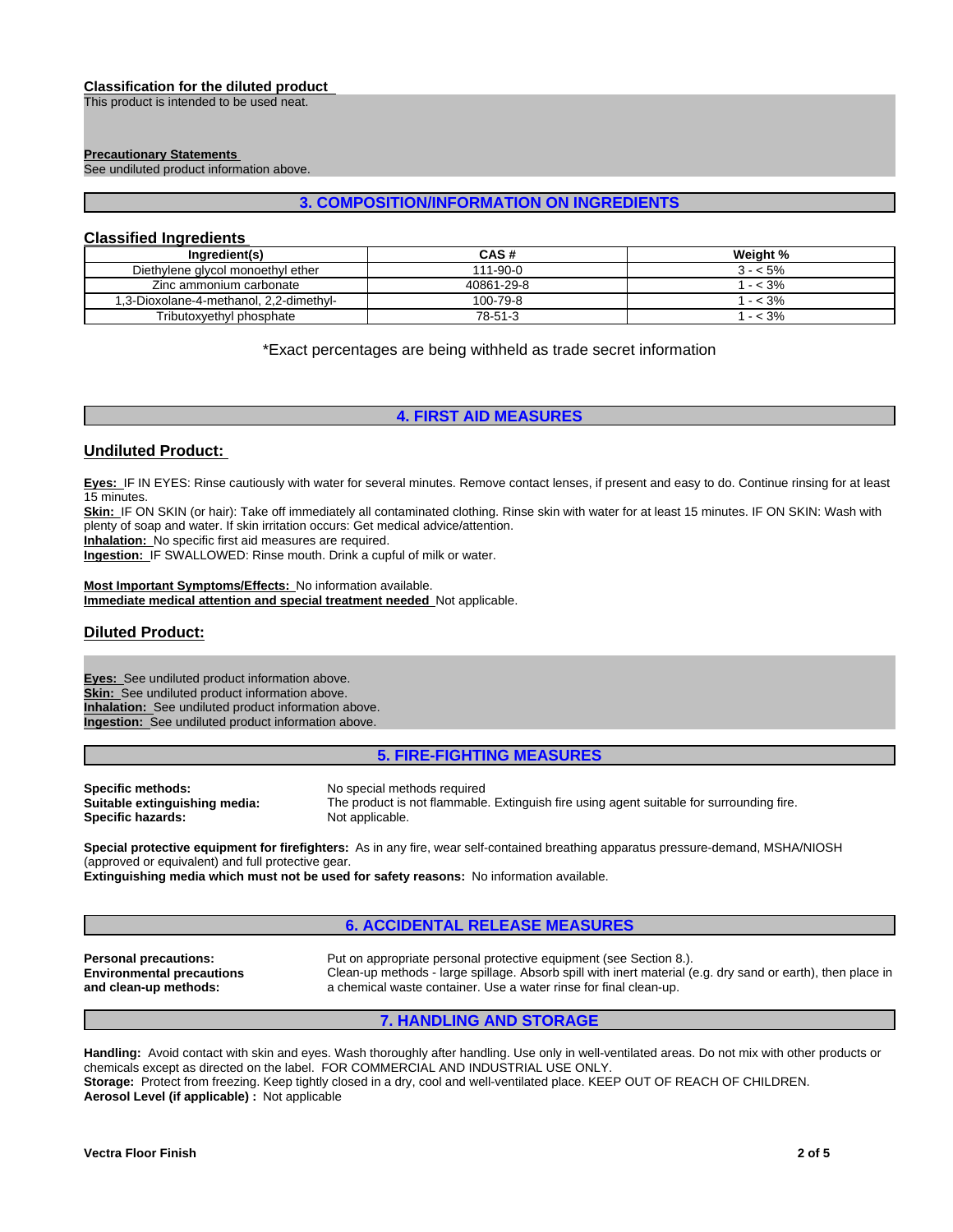# **8. EXPOSURE CONTROLS / PERSONAL PROTECTION**

**Exposure Guidelines:** This product, as supplied, does not contain any hazardous materials with occupational exposure limits established by the region specific regulatory bodies.

| Inaredient(s)                           | CAS #      | <b>ACGIH</b> | <b>OSHA</b> |
|-----------------------------------------|------------|--------------|-------------|
| Diethylene glycol monoethyl ether       | 111-90-0   |              |             |
| Zinc ammonium carbonate                 | 40861-29-8 |              |             |
| 1,3-Dioxolane-4-methanol, 2,2-dimethyl- | 100-79-8   |              |             |
| Tributoxvethyl phosphate                | 78-51-3    |              |             |

# **Undiluted Product:**

**Engineering measures to reduce exposure:**

No special ventilation requirements General room ventilation is adequate

| <b>Personal Protective Equipment</b><br>Eye protection: | Chemical-splash goggles.                                                                                                               |
|---------------------------------------------------------|----------------------------------------------------------------------------------------------------------------------------------------|
|                                                         |                                                                                                                                        |
| Hand protection:                                        | Chemical-resistant gloves.                                                                                                             |
| Skin and body protection:                               | No special requirements under normal use conditions. If major exposure is possible, wear suitable<br>protective clothing and footwear. |
| <b>Respiratory protection:</b>                          | Use only in well-ventilated areas. In case of insufficient ventilation wear suitable respiratory equipment.                            |
| <b>Hygiene measures:</b>                                | Handle in accordance with good industrial hygiene and safety practice.                                                                 |
|                                                         |                                                                                                                                        |
| <b>Diluted Product:</b>                                 |                                                                                                                                        |
| This product is intended to be used neat.               |                                                                                                                                        |
| <b>Personal Protective Equipment</b>                    |                                                                                                                                        |
| Eye protection:                                         | Chemical-splash goggles.                                                                                                               |
| <b>Hand protection:</b>                                 | Chemical-resistant gloves.                                                                                                             |
| Skin and body protection:                               | No special requirements under normal use conditions. If major exposure is possible, wear suitable                                      |
|                                                         | protective clothing and footwear.                                                                                                      |
| <b>Respiratory protection:</b>                          | Use only in well-ventilated areas. In case of insufficient ventilation wear suitable respiratory equipment.                            |
| <b>Hygiene measures:</b>                                | Handle in accordance with good industrial hygiene and safety practice.                                                                 |
|                                                         |                                                                                                                                        |

# **9. PHYSICAL AND CHEMICAL PROPERTIES**

| <b>Physical State: Liquid</b>                                     | <b>Color:</b> Opaque, Off-White                                   |
|-------------------------------------------------------------------|-------------------------------------------------------------------|
| <b>Evaporation Rate:</b> No information available                 | <b>Odor:</b> Ammonia                                              |
| <b>Odor threshold:</b> No information available.                  | <b>Boiling point/range: Not determined</b>                        |
| Melting point/range: Not determined                               | <b>Decomposition temperature:</b> Not determined                  |
| Autoignition temperature: No information available                | <b>Solubility:</b> No information available                       |
| Solubility in other solvents: No information available            | Relative Density (relative to water): No information available    |
| Density: 8.59 lbs/gal 1.03 Kg/L                                   | Vapor density: No information available                           |
| Bulk density: No information available                            | Vapor pressure: No information available.                         |
| <b>Flash point (°F):</b> > 200 °F > 93.4 °C                       | Partition coefficient (n-octanol/water): No information available |
| <b>Dilution Flash Point: 200 °F 93.4 °C</b>                       | Viscosity: No information available                               |
| <b>Elemental Phosphorus: 0.1 % by wt.</b>                         | <b>VOC:</b> 1 $\%$ *                                              |
| <b>pH:</b> 8.6                                                    | VOC % by wt. at use dilution $1\%$ *                              |
| <b>Dilution pH:</b> No information available.                     | <b>Flammability (Solid or Gas): Not applicable</b>                |
| <b>Metal Corrosion: Not determined</b>                            | <b>Sustained combustion: Not applicable</b>                       |
| Explosion limits: - upper: Not determined - lower: Not determined |                                                                   |

\* - Title 17, California Code of Regulations, Division 3, Chapter 1, Subchapter 8.5, Article 2, Consumer Products, Sections 94508

# **10. STABILITY AND REACTIVITY**

**Reactivity:** Not Applicable<br> **Stability:** The product is Hazardous decomposition products:<br>Materials to avoid:

The product is stable<br>None reasonably foreseeable. **Materials to avoid:** Do not mix with any other product or chemical unless specified in the use directions.<br> **Conditions to avoid:** No information available. No information available.

### **11. TOXICOLOGICAL INFORMATION**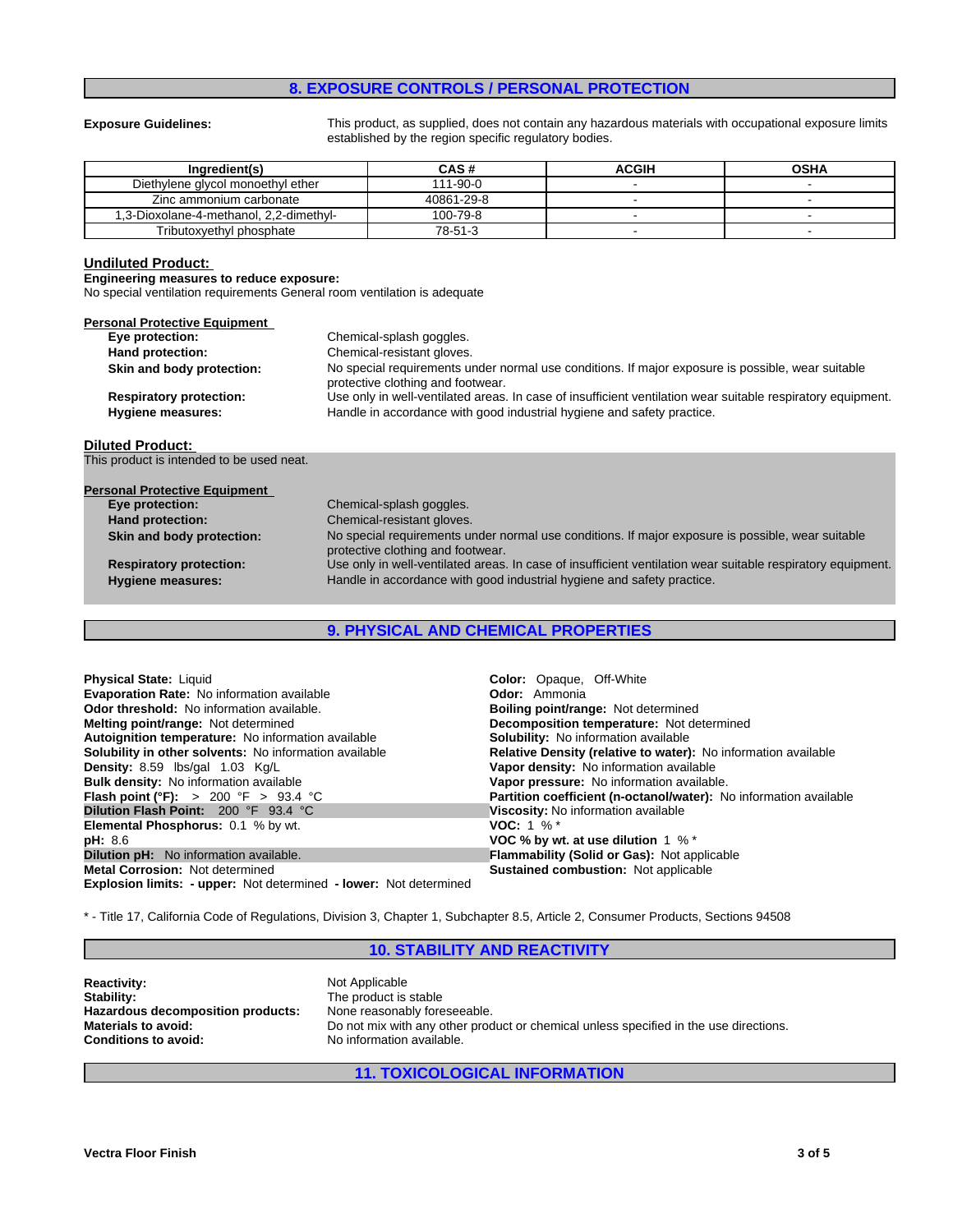### **Information on likely routes of exposure:**

Skin contact, Inhalation, Eye contact

### **Delayed, immediate, or chronic effects and symptoms from short and long-term exposure**

**Skin contact:** Causes skin irritation. Symptoms may include pain (which may be delayed), redness, and/or discomfort. **Eye contact:** Causes serious eye irritation. Symptoms may include pain, redness, and watering. **Ingestion:** May be irritating to mouth, throat and stomach. Symptoms may include stomach pain and nausea. **Inhalation:** May be irritating to nose, throat, and respiratory tract. Symptoms may include coughing and difficulty breathing. **Sensitization:** No known effects. **Target Organs (SE):** None known **Target Organs (RE):** None known

**Carcinogen Listings:** Noneofthecomponentsinthisproductat≥0.1%arelistedasacarcinogenbyIARC,NTPorOSHA.

**Numerical measures of toxicity ATE - Oral (mg/kg):** >5000 **ATE - Inhalatory, mists (mg/l):** >20 **Percentage of unknown Acute Toxicity** 1.24625 (example 100-79-8)

# **12. ECOLOGICAL INFORMATION**

**Ecotoxicity:** No information available.

**Persistence and Degradability:** No information available.

**Bioaccumulation:** No information available.

### **13. DISPOSAL CONSIDERATIONS**

**Waste from residues / unused products (undiluted product):** This product, as sold, if discarded or disposed, is not a hazardous waste according to Federal regulations (40 CFR 261.4 (b)(4)). Dispose in compliance with all Federal, state, provincial, and local laws and regulations. **Waste from residues / unused products (diluted product):** Not applicable.

**RCRA Hazard Class (undiluted product):** Not Regulated **RCRA Hazard Class (diluted product):** Not Applicable **Contaminated Packaging:** Do not re-use empty containers.

### **14. TRANSPORT INFORMATION**

**DOT/TDG/IMDG:** Proper shipping descriptions can vary by pack size. Please refer to the Diversey HazMat Library, http://naextranet.diversey.com/dot/, for up to date shipping information.

**DOT (Ground) Bill of Lading Description:** BUFFING OR POLISHING COMPOUNDS

**IMDG (Ocean) Bill of Lading Description:** BUFFING OR POLISHING COMPOUNDS

**15. REGULATORY INFORMATION**

**International Inventories at CAS# Level** 

All components of this product are listed on the following inventories: U.S.A. (TSCA), Canada (DSL/NDSL).

**California Proposition 65:** This product is not subject to the reporting requirements under California's Proposition 65.

**RIGHT TO KNOW (RTK)** 

| Ingredient(s)                         | CAC<br>しハー              | MADTK<br>. | <b>NJRTK</b> | <b>DADTK</b><br>ın. | <b>RIRTK</b><br>. |
|---------------------------------------|-------------------------|------------|--------------|---------------------|-------------------|
| Water                                 | 4 O E<br>הרידי<br>-22 - |            |              |                     |                   |
| : copolvmeı<br>$\Lambda$ $\sim$<br>ער | Proprietary             |            |              |                     |                   |